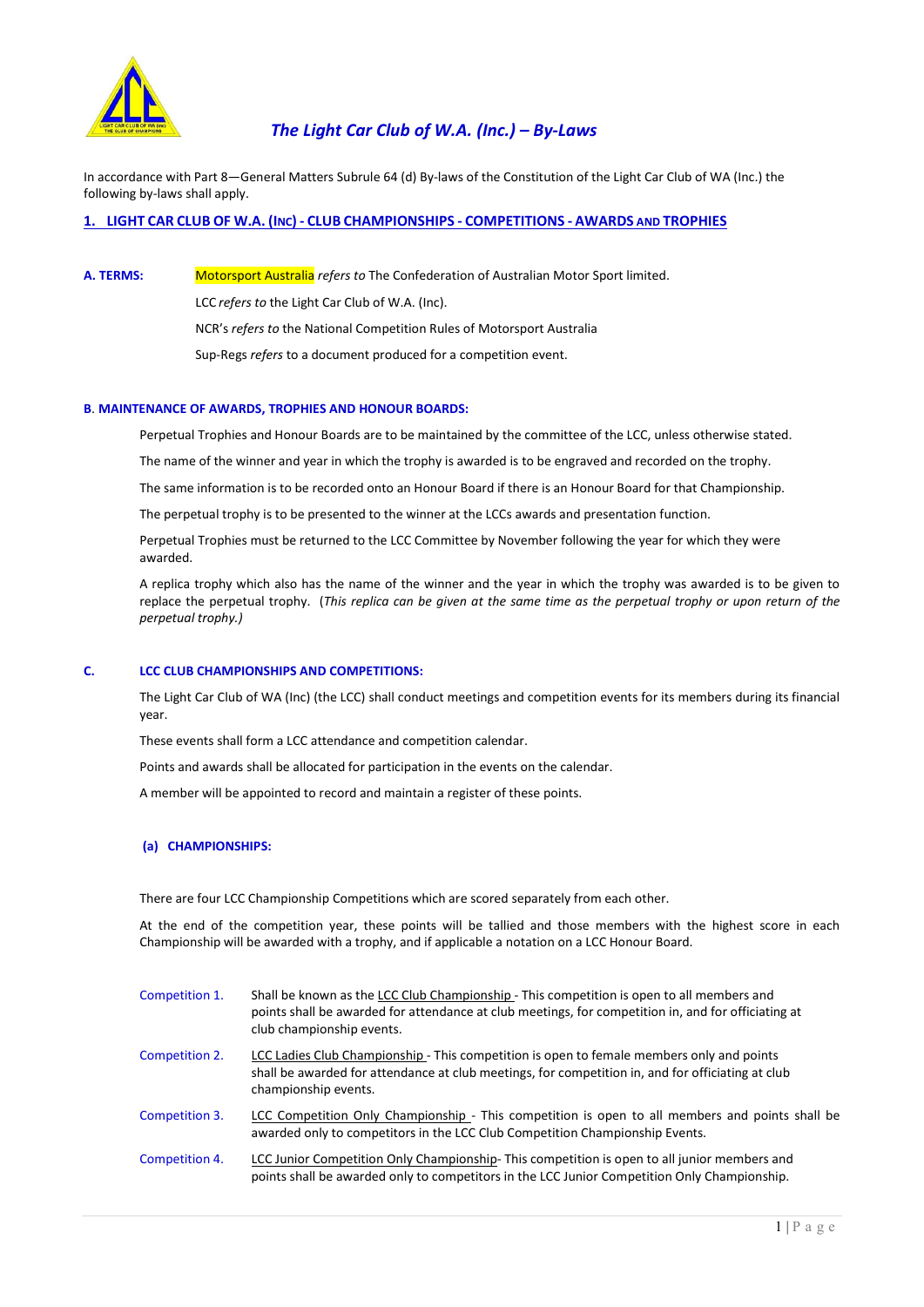

# (b) POINTS TO BE AWARDED:

These points will be calculated and recorded for all of the LCC Club Meetings and LCC Club Competition Events held during its competition year, the 1st of January to the date of its Annual General Meeting.

Rules regarding the way points are awarded vary between the Championship Competitions.

| Competition 1 - | The LCC Club Championship. Open to all members.                                                                                                                                                                                                                                                     |
|-----------------|-----------------------------------------------------------------------------------------------------------------------------------------------------------------------------------------------------------------------------------------------------------------------------------------------------|
| Club Meetings   | Three points for each meeting attended, and recorded in the attendance book.                                                                                                                                                                                                                        |
|                 | A member may be absent for three meetings, and so long as their apologies are forwarded to the<br>meeting, and recorded in the attendance book, they will be credited with the three points.                                                                                                        |
| Competition     | 1st outright 13 points -                                                                                                                                                                                                                                                                            |
|                 | 2nd outright 12 points - reducing down by one point per place to 10th place and 4 points.                                                                                                                                                                                                           |
|                 | All other competitors 4 points.                                                                                                                                                                                                                                                                     |
| Officiating     | Clerk of Course - 13 points.                                                                                                                                                                                                                                                                        |
|                 | All other officials 8 points.                                                                                                                                                                                                                                                                       |
| Competition 2 - | The LCC Ladies Championship: Open to female members only.                                                                                                                                                                                                                                           |
| Club Meetings   | Three points for each meeting attended, and recorded in the attendance book.                                                                                                                                                                                                                        |
|                 | A member may be absent for three meetings, and so long as their apologies are forwarded to the<br>meeting, and recorded in the attendance book, they will be credited with the three points.                                                                                                        |
| Competition     | 1st outright 13 points -                                                                                                                                                                                                                                                                            |
|                 | 2nd outright 12 points - reducing down by one point per place to 10th place and 4 points.                                                                                                                                                                                                           |
|                 | All other competitors 4 points.                                                                                                                                                                                                                                                                     |
| Officiating     | Clerk of Course - 13 points.                                                                                                                                                                                                                                                                        |
|                 | All other officials 8 points.                                                                                                                                                                                                                                                                       |
| Competition 3-  | The LCC Club Competition Championship: Competition results only open to all members.                                                                                                                                                                                                                |
| Competition     | 1st outright 20 points -                                                                                                                                                                                                                                                                            |
|                 | 2nd outright 19 points - reducing down by one point per place to 20th place and 1 point.                                                                                                                                                                                                            |
|                 | Each Competitor thereafter receives no points.                                                                                                                                                                                                                                                      |
| Dropping Events | Two events per year will not count towards the Competition Championship if there are 5 or more                                                                                                                                                                                                      |
|                 | Club competition point scoring events. This will allow will allow competitors to officiate in the                                                                                                                                                                                                   |
|                 | LCC Championships events or to attend personal events etc, without losing their place on the club<br>championship.                                                                                                                                                                                  |
|                 | If there are only 4 point scoring events held in the club year then only 1 event can be dropped.                                                                                                                                                                                                    |
|                 | If there are only 3 or less point scoring events held in the club year then no event can be dropped.                                                                                                                                                                                                |
| Tie             | In the case of a tie, both competitors will receive the points according to their position. The<br>next placed competitor will drop down a place.                                                                                                                                                   |
|                 | i.e. tied for 3rd place, both receive 18 points, but 4th place instead of getting 17 points gets 16<br>points as they are actually the 5th highest placed competitor and so on down the field with the<br>19th placed competitor getting 1 point and the 20th placed competitor getting Nil points. |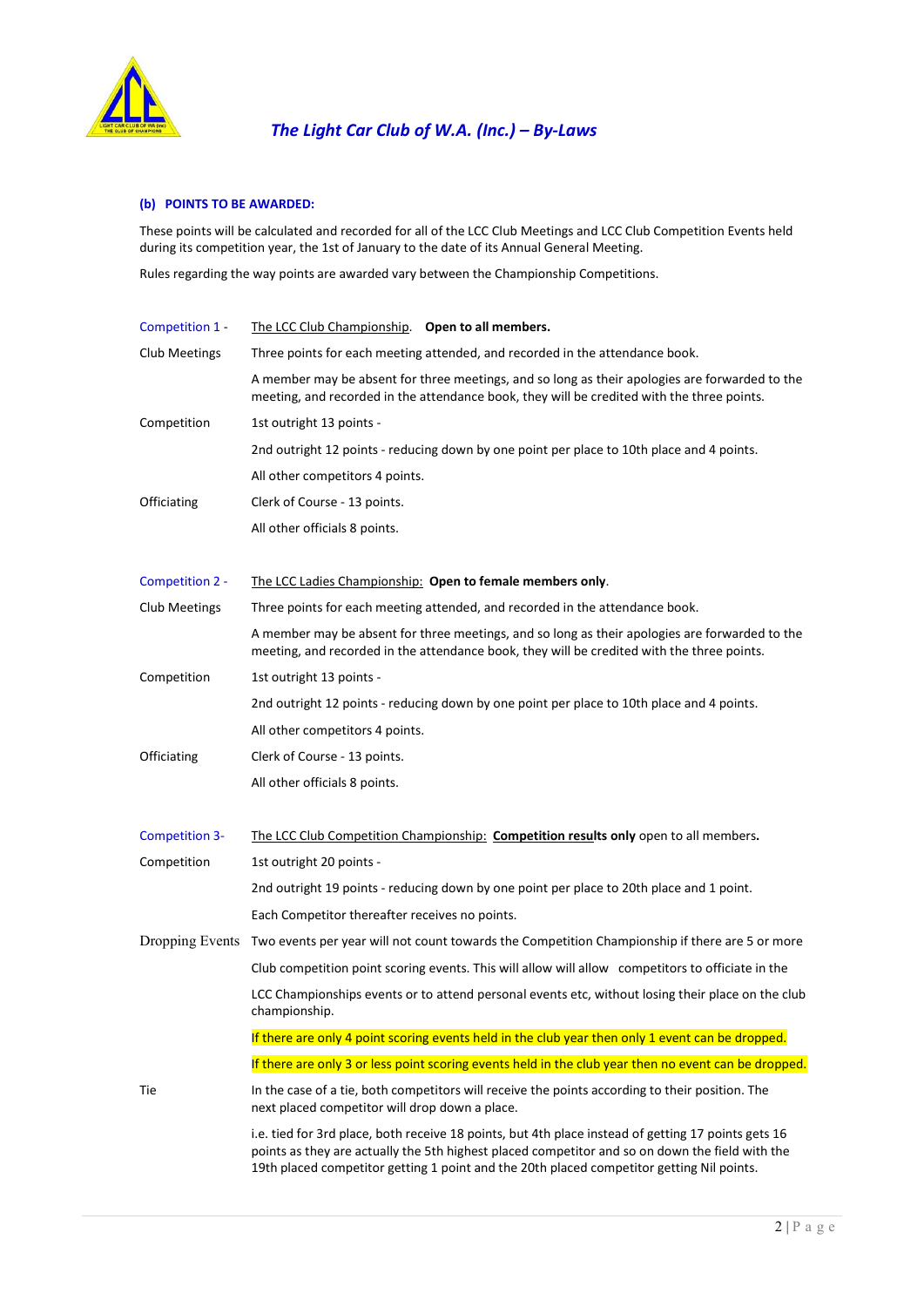

| Competition 4-  | The LCC Junior Club Competition Championship: Competition results only for junior members                                                                                                              |
|-----------------|--------------------------------------------------------------------------------------------------------------------------------------------------------------------------------------------------------|
|                 | Junior members - Aged 12 to 17 years at the start of their competition year.                                                                                                                           |
| Competition     | 1st outright 20 points -                                                                                                                                                                               |
|                 | 2nd outright 19 points - reducing down by one point per place to 20th place and 1 point.                                                                                                               |
|                 | Each Competitor thereafter receives no points.                                                                                                                                                         |
| Dropping Events | Two events per year will not count towards the Competition Championship if there are 5 or more                                                                                                         |
|                 | Club competition point scoring events. This will allow will allow competitors to officiate in the                                                                                                      |
|                 | LCC Championships events or to attend personal events etc, without losing their place on the club<br>championship.                                                                                     |
|                 | If there are only 4 point scoring events held in the club year then only 1 event can be dropped.                                                                                                       |
|                 | If there are only 3 or less point scoring events held in the club year then no event can be dropped.                                                                                                   |
| Tie             | In the case of a tie, both competitors will receive the points according to their position and the<br>next placed competitor will drop down a place.                                                   |
|                 | i.e. tied for 3rd place, both receive 18 points, but 4th place instead of getting 17 points gets 16<br>points as they are actually the 5th highest placed competitor and so on down the field with the |

19th placed competitor getting 1 point and the 20th placed competitor getting Nil points.

## (c) TROPHIES TO BE AWARDED AS FOLLOWS:

For Competition 1 - LCC Club Championship – Open to all members

Trophies will be awarded to the top three places in the Championship.

 1st Outright - The Syd and Alma Thorp Perpetual Trophy, a replica trophy, and their name placed on the Roadbend Motors Honour Board.

2nd Outright - The Robert Cook Perpetual Trophy, and a replica trophy.

3rd Outright - The Marilyn Moore Perpetual Trophy and a replica trophy.

Competition 2 - The LCC Ladies Championship - Open only to female members.

 1st Outright - The Lush's Auto Service Perpetual Trophy, a replica trophy, and their name placed on the Roadbend Motors Honour Board.

Competition 3 - The LCC Club Competition Championship –open to all members.

#### A trophy will be awarded by the LCC to the winner of each individual competition event.

For the championship the following applies:

 1st Outright - The Bishop/Kettels Honour Board - The LCC will maintain the Bishop/Kettels Honour Board with the winner's name and the year in which it was won.

 The Bishop/Kettels family have requested the LCC to contact them as they would like to donate a trophy to the winner.

 Should the Bishop/Kettels family not be able to provide a trophy, the LCC will provide a perpetual trophy which shall be returned by November following the year in which it is given. A replica trophy to be retained by the LCC Junior Competition Champion will also be awarded.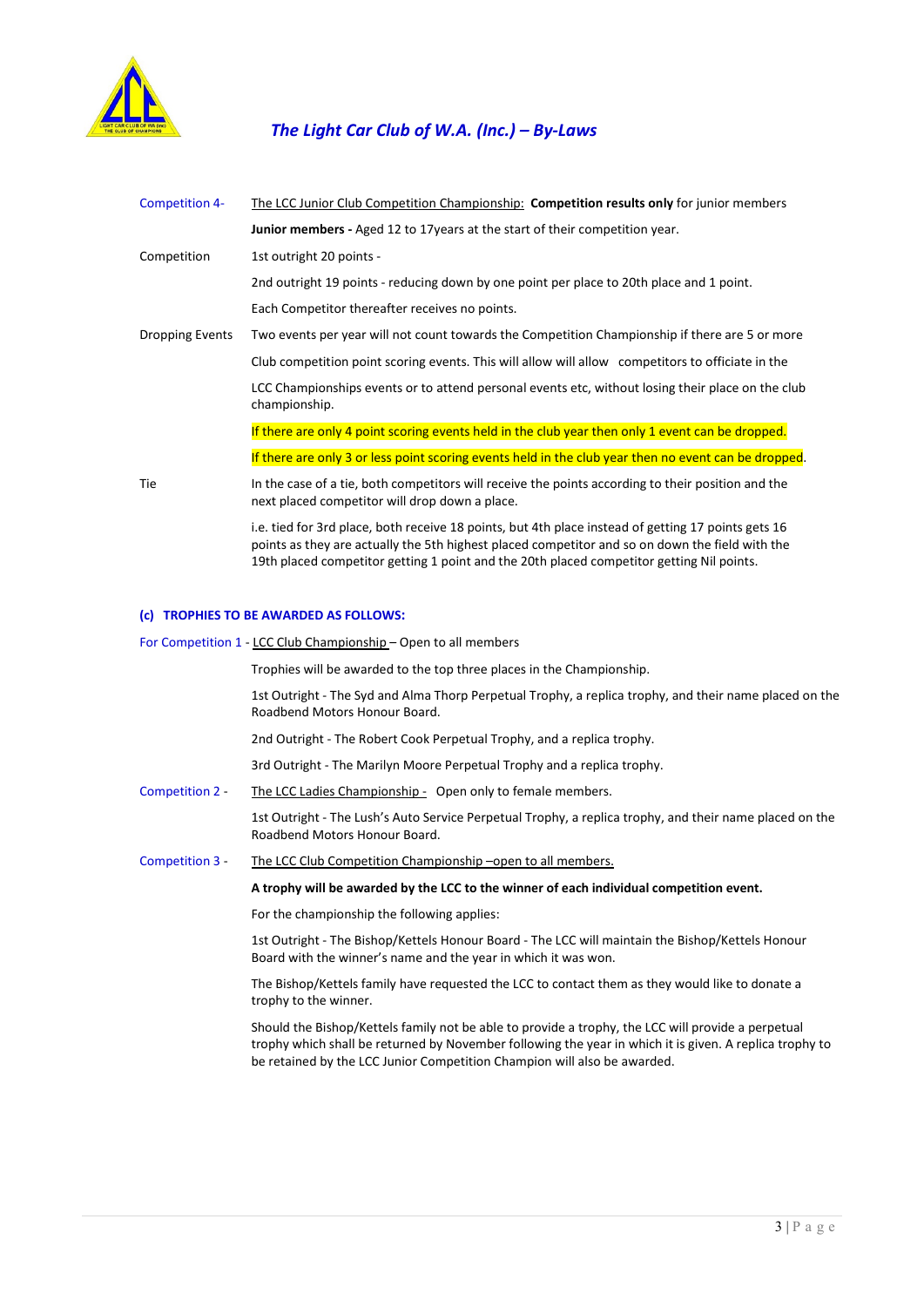

#### Competition 4 - The LCC Junior Club Competition Championship. – open to junior members only (12 to 17)

#### A trophy will be awarded by the LCC to the winner of each individual competition event.

 1st Outright - The Percival Family Honour Board - The Percival Family will maintain the Honour Board with the winner's name and the year in which it was won.

 Percival family have requested the LCC to contact them as they would like to donate a trophy to the winner.

 Should the Percival family not be able to maintain the honour board and provide a trophy, the LCC will provide a perpetual trophy which shall be returned by November following the year in which it is given. A replica trophy to be retained by the LCC Junior Club Champion will also be awarded.

# 2. LIGHT CAR CLUB OF W.A. (INC) – GENERAL RULES FOR COMPETITIONS & EVENTS.

Circumstances arise from time to time that are not clearly defined in Sup-Regs or the NCR's of MOTORSPORT AUSTRALIA.

For the LCC Competitions these apply:

# (a) USE OF CAR IN CLUB COMPETITION EVENTS

 It is a principle of the LCC that competition points in all its Championship Events are earned driving your own vehicle. The Club also recognises the principal of family vehicles.

 Members may only use a maximum of three vehicles in any one year. If a member's usual vehicle is unavailable, a car of the same configuration may be used.

 If a member does not own a vehicle, competition points may be awarded when using a borrowed vehicle, BUT only one configuration of vehicle can be borrowed in any one competition year.

The Club Captain will adjudicate any disputes.

## (b) SUBSTITUTION OF COMPETITION VEHICLE

 If during a LCC Competition Event, a member's vehicle fails, they may change vehicles, so long as it is of the same configuration as the vehicle entered in the competition, and provided there are no objections from the rest of the competitors in attendance.

The Clerk of Course or Club Steward will adjudicate any disputes.

## (c) CLERK OF COURSE AND KEY OFFICIALS AT CLUB COMPETITION EVENTS

Having regard to the MOTORSPORT AUSTRALIA National Competition Rules – Key officials MAYNOT compete for any Competition Points in any event in which they are officiating.

#### (d) ALLOCATION OF POINTS OR TROPHY TO LCC MEMBERS OR NON LCC MEMBERS

The LCC awards a trophy and points for each individual LCC Competition Event.

 Some of the events, may be Multi Club Events, and therefore open to non LCC members. In this situation the following shall apply.

 $1<sup>st</sup>$  Outright – being a NON LCC Member receives the trophy and the glory.

The highest placed LCC Member, receives  $1<sup>st</sup>$  outright POINTS ONLY (no trophy) on the LCC Championships.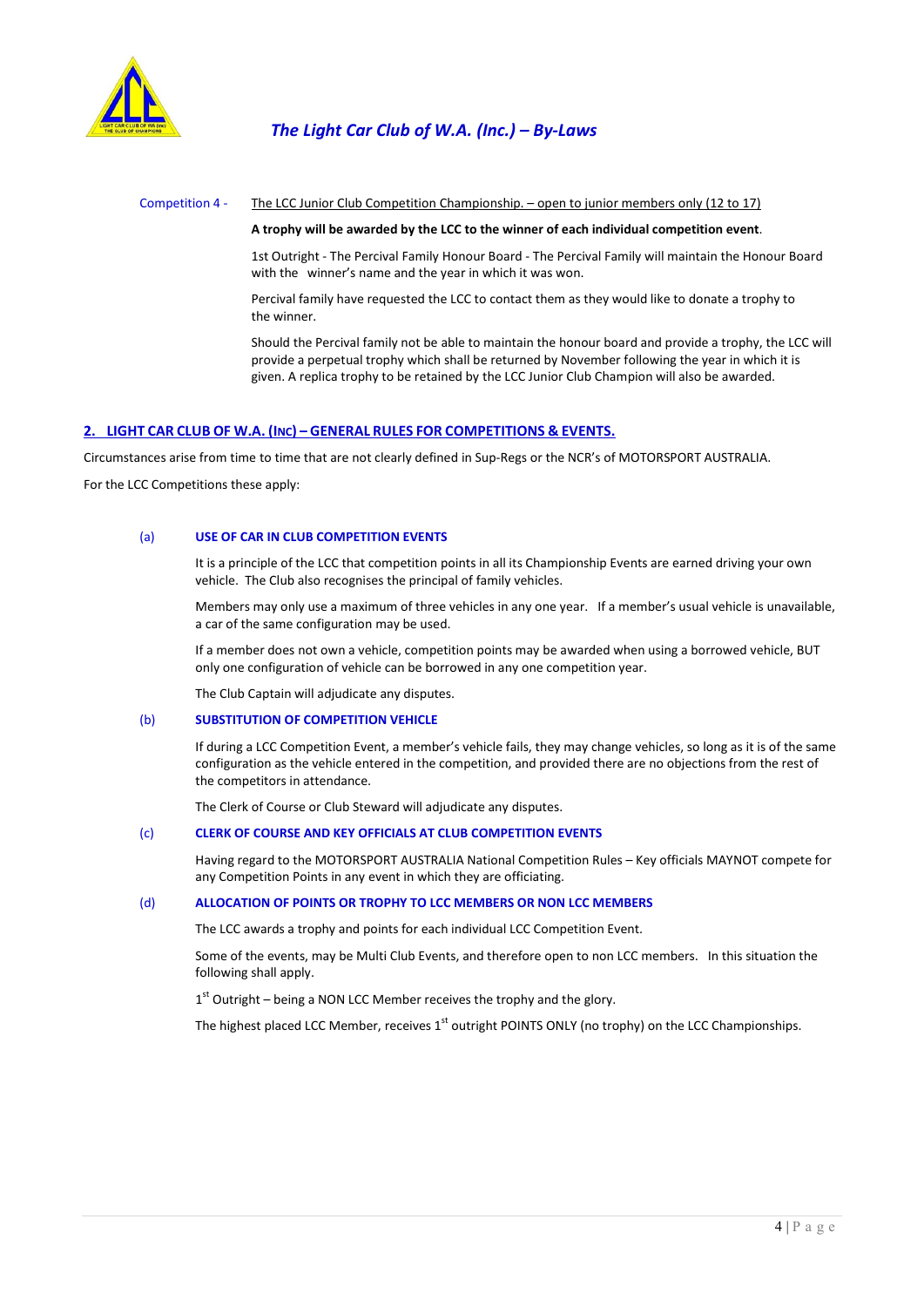

# 3. LIGHT CAR CLUB OF WA (INC) - MISC DETAILS RELATING TO COMPETITION

#### (a) Club Championship Points

 Should be compiled for all Club Championships and be displayed at all meetings of the LCC. These should also be published in Club Torque each month.

#### (b) Club Competition Calendar

The Club Championship Competition Calendar for the following competition year will be decided by the Executive Committee, one month prior to the MOTORSPORT AUSTRALIA Competition calendar deadline (usually end of September beginning October)

### (c) Club Torque

 Club Torque is to be mailed to all members, prior to each Club Competition or Event. Members un-financial by March will not receive Club Torque.

# 4. LIGHT CAR CLUB OF W.A. (Inc) – OTHER CLUB AWARDS AND HONOUR BOARDS

## (a) LCC Clubman of the Year

 Clubman of the Year is open to all members of the LCC. It is NOT points based, and does not have to be awarded each year. It may be awarded to any member who, in the opinion of the Club President, has contributed to and participated in Club activities displaying all the qualities deemed necessary to support the LCC and its goals and objectives.

 Clubman of the year shall be awarded the Steve Revell Memorial Perpetual Trophy – to be returned by November following the year in which it was awarded. A replica trophy to be retained by the Clubman of the year will also be awarded.

#### (b) LCC Junior Clubman of the Year

Junior Clubman of the Year is open to all members of the Light Car Club who at the 1<sup>st</sup> of January of the competition year are aged between 12 and 20. It is NOT points based, and does not have to be awarded every year. It is primarily there to encourage and promote junior development within the Club. It is awarded by the Club President.

 Junior Clubman of the Year shall be awarded the Alan Vivian Memorial Perpetual Trophy – to be returned by November following the year in which it was awarded. A replica trophy to be retained by the Junior Clubman of the year will also be awarded.

#### (c) Roadbend Motors Honour Board

 The Honour Boards shall be maintained by the LCC and will be displayed in its clubrooms. These Honour Boards shall be maintained with the following information.

Year of Office and the name of the Club President.

Year of Competition and the name of the winner of the LCC Club Championship (Competition 1)

Year of Competition and the name of the winner of the LCC Ladies Club Championship (Competition 2)

#### (d) Safari Rally Honour Board

 The Jeff Dunkerton Safari Honour Board shall be maintained by the LCC and will be displayed in its Clubrooms. The Honour Board applies only the LCC's Safari Rally. This Honour Board shall acknowledge the outright winners of the Safari Rally it is not restricted to LCC members only. The Honour Board shall be maintained with the following information.

Year of Competition and the name of the Winning Driver and the name of the Winning Co-Driver.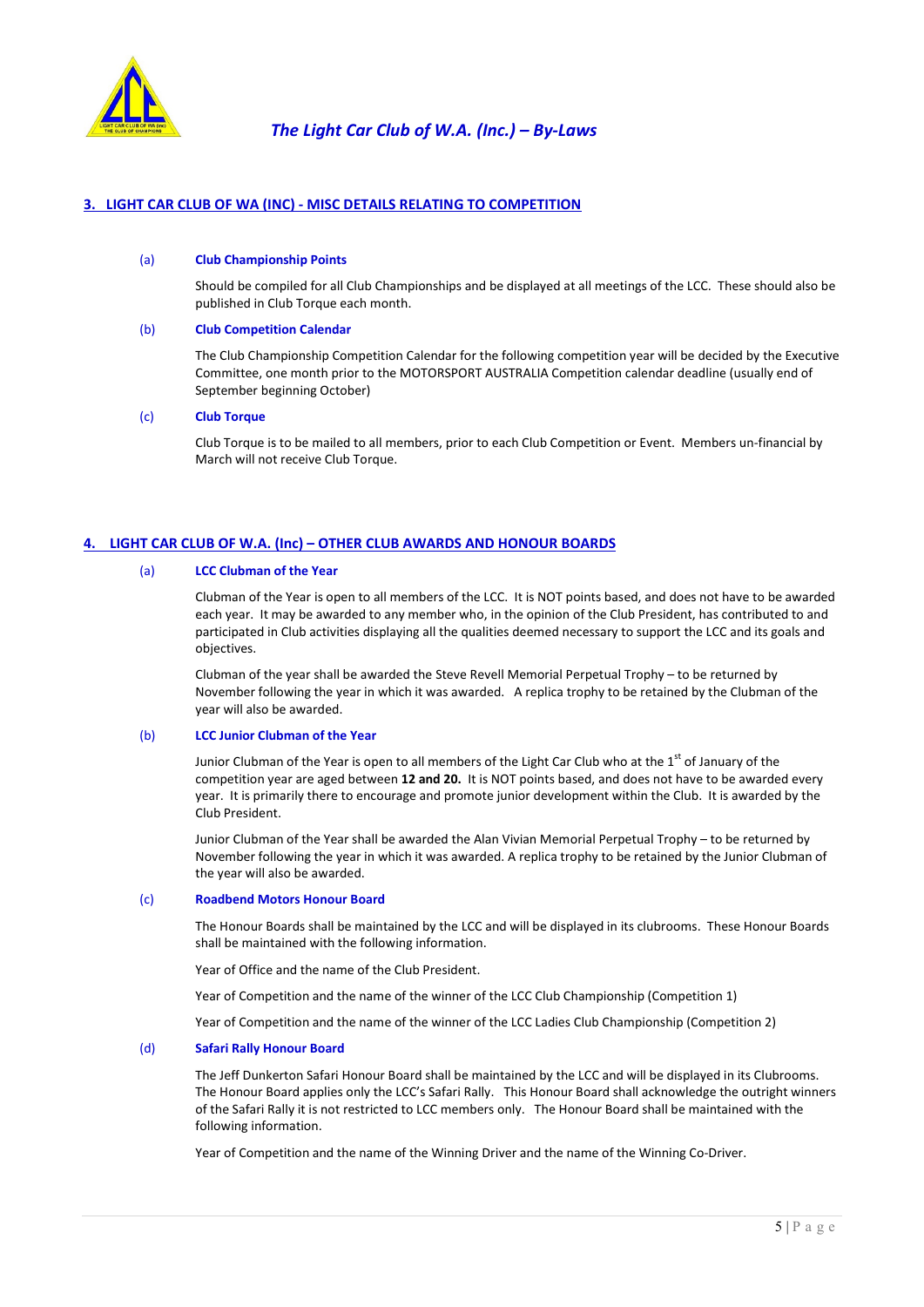

## (e) LCC Life Membership Award

 To be awarded to any member of the LCC, who in the opinion of the Club President and the executive committee has shown a dedication to the objects and principles of the LCC.

 Who by word and deed contributed to the success and profile of the LCC. It does not necessarily depend on length of membership, and does not have to be awarded each year.

 Members will be awarded Club Membership and all the benefits therein for their lifetime. They will receive a gold pin and their names will be acknowledged on the LCC's Life Member's Honour Board. The Honour Board will be maintained with the following information.

Year of the Award and the name of the Life Member.

#### (f) LCC Club Autocross Champion

Points shall be awarded to competitors in the Light Car Club's Autocross Series. Points are awarded as per the LCC's Club Championship (competition 1.). For Club Events that are conducted under a MOTORSPORT AUSTRALIA Autocross Permit. It is not necessary to conduct Autocross Events every year.

 There is only one award. That goes to the highest point scorer at the end of the competition year. The winner's name shall be entered onto the Clive and Marilyn Thorp Memorial Honour Board, and a trophy which is to be retained by the winner will be awarded.

### 5. LIGHT CAR CLUB OF WA (INC) - MEMBERSHIPS

In accordance with the LCC's Constitution - Part 3 Members Division 1 Membership Subrule 8 Clauses (1) to (13) the following also applies.

#### (a) New Members

 New Members, upon joining the Club, will be issued with a Club Membership Card, a Light Car Club Sticker, a voucher (valid for three months) for the purchase of an item of club regalia at half price, and copy of the LCC's Constitution and By-Laws.

#### (b) Temporary Members

 Temporary Membership will be allowed for one day only. No membership card or any of the benefits of full member ship will be given. The temporary membership fee shall be a fee to be determined by the executive committee, and should at all times cover the administration fee involved in the activity.

 The temporary membership can be converted to a full membership and the fee paid for the temporary membership will be credited against the fee of the full membership. Full membership must be taken up within 7 days of the temporary membership. Once the difference between the temporary and full membership has been paid, then the benefits of a full or new membership will apply.

#### 6. LIGHT CAR CLUB OF WA (INC) – MISCELLANEOUS ADMINISTRATION.

#### (a) MOTORSPORT AUSTRALIA Delegates

Two delegates shall be elected by the Club to represent the Light Car Club at the MOTORSPORT AUSTRALIA State Council Meetings. One of these delegates should ensure that the minutes of the State Council, and subjects discussed at State Council Meetings are reported back to the membership, at Club Meetings.

## (b) Club Property

.

 A member will be appointed as Club Property Officer and it shall be their job to look after the Club property. Any members using Club equipment must pick it up and return it to the Property Officer, in the condition that it was issued.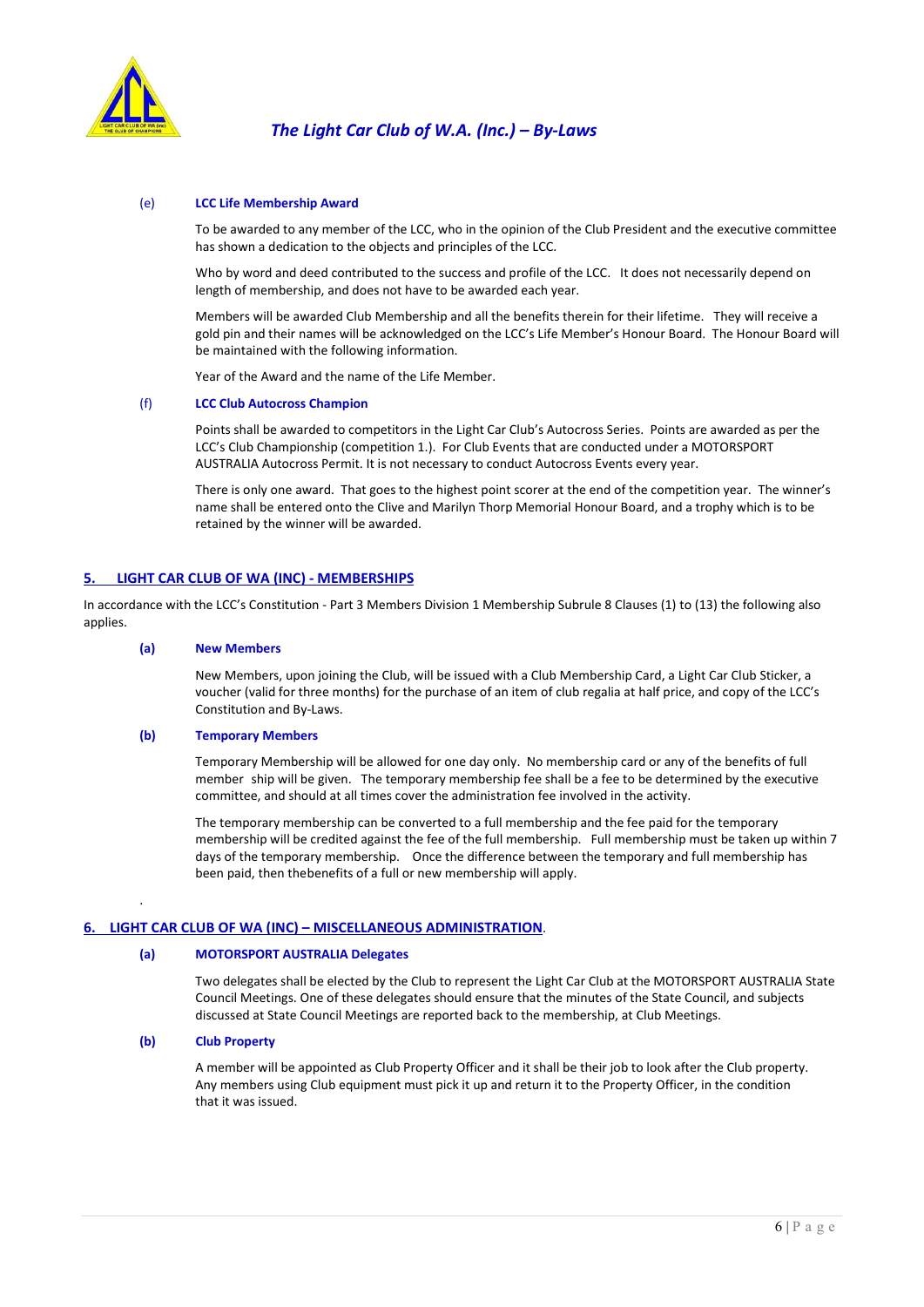

# (c) Insurance

 The LCC shall maintain an insurance policy on the Treasurer of the Club, and Secretaries of Events to cover monies held by them.

 Public Liability Insurance, Directors Indemnity Insurance and any other insurance shall be maintained if the executive committee deems it necessary.

## (d) Occupational Health and Safety Policy

Light Car Club of WA (Inc) Health and Safety Policy Statement:

The LCC is committed to providing a structured safe and healthy environment for all its stakeholders.

 The LCC will continuously strive to minimize risks to the health, safety and welfare of all competitors, activity participants, members, managers, employees, voluntary workers, officials, contractors and visitors to workplaces under its control or to events and activities conducted under its sanction.

 The LCC recognises the success of its goals depends on consultation with, and commitment and co-operation of, all stakeholders. The LCC supports and encourages a proactive approach in identifying, assessing and reducing risk in the workplace.

 As part of its commitment, the LCC will comply with relevant Occupational Health and Safety legislation. The LCC will ensure that work carried out by the business and its stakeholders is in accordance with recognised safety standards and industry best practice. Where no standards exist, due care will be taken to ensure the safety of all members, employees, stakeholders and the public.

The LCC considers safety to be a joint responsibility which must be shared by all its stakeholders. The LCC expects that all members, employees, stakeholders and visitors to its permanent workplaces and the temporary environment created by the events and activities which it conducts, will comply with relevant Occupational Health and Safety Legislation and MOTORSPORT AUSTRALIA and the LCC's safety policies and procedures, and at all times protect the health, safety and welfare of themselves, of those with whom they work, event patrons and the community.

# 7 LIGHT CAR CLUB OF W.A. (INC.) – SUBSCRIPTIONS.

In accordance with the constitution of the LCC Part 3 Members, Division 2 Membership fees – Rule 12, the entrance fees for membership to the LCC is as follows:

### (a) Annual Subscription

The annual subscription is due on the 1<sup>st</sup> of April each year. The amount of the subscription shall be determined at a General Meeting and payment of the fee shall deem the member financial until the 31<sup>st</sup> of March of the following year.

A member joining after the 1st of October each year, may pay half the annual subscription and payment of the fee shall deem the member financial until the  $31<sup>st</sup>$  of March of the following year.

A member is not eligible for any competition points or awards until their annual subscription has been paid.

Any member whose annual subscription is in arrears for 30days after the due date for payment shall be deemed to be unfinancial.